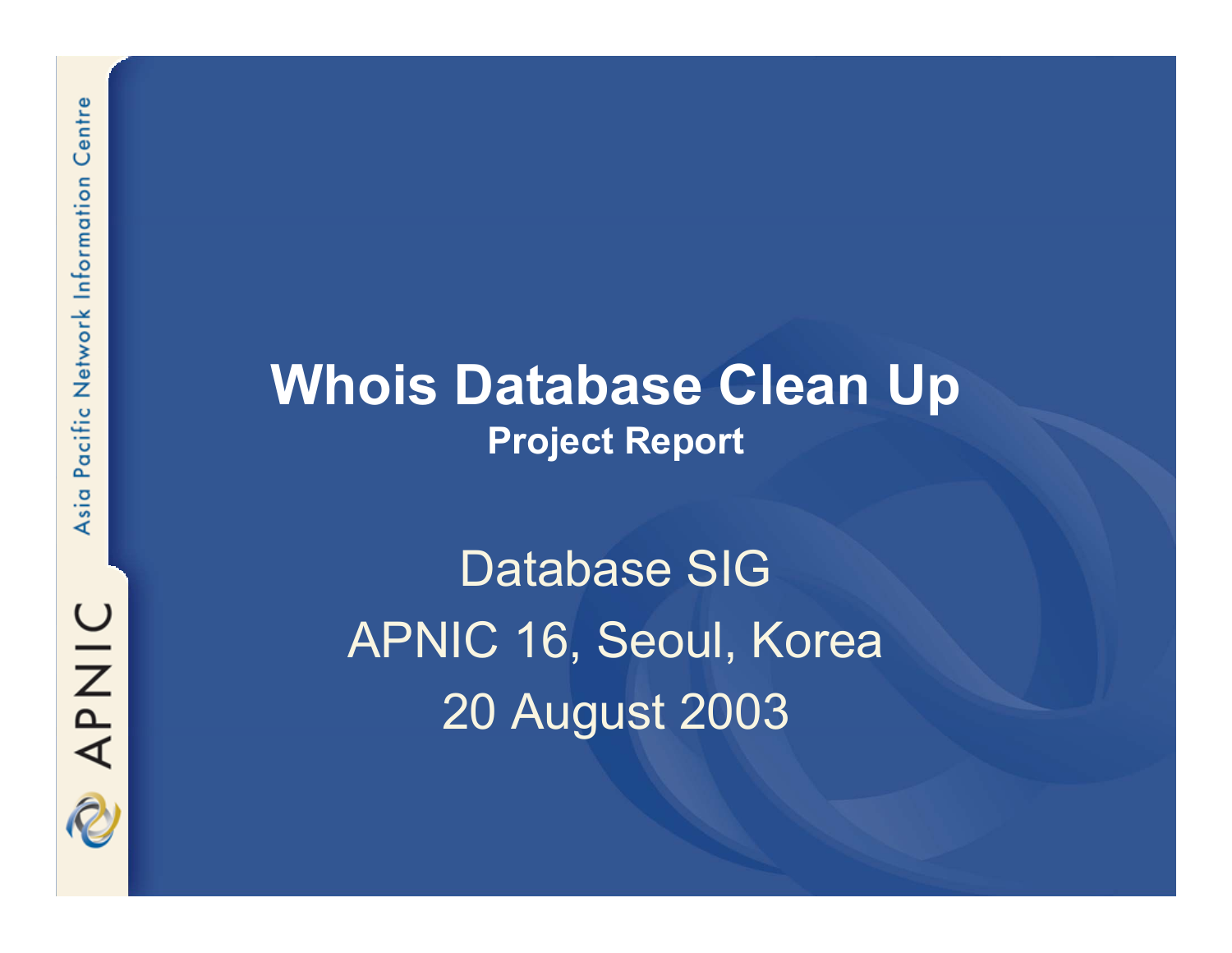#### **Overview**

- Background
- $\bullet$ Implementation Schedule
- $\bullet$ Completed Tasks
- Remaining Tasks
- $\bullet$ Q & A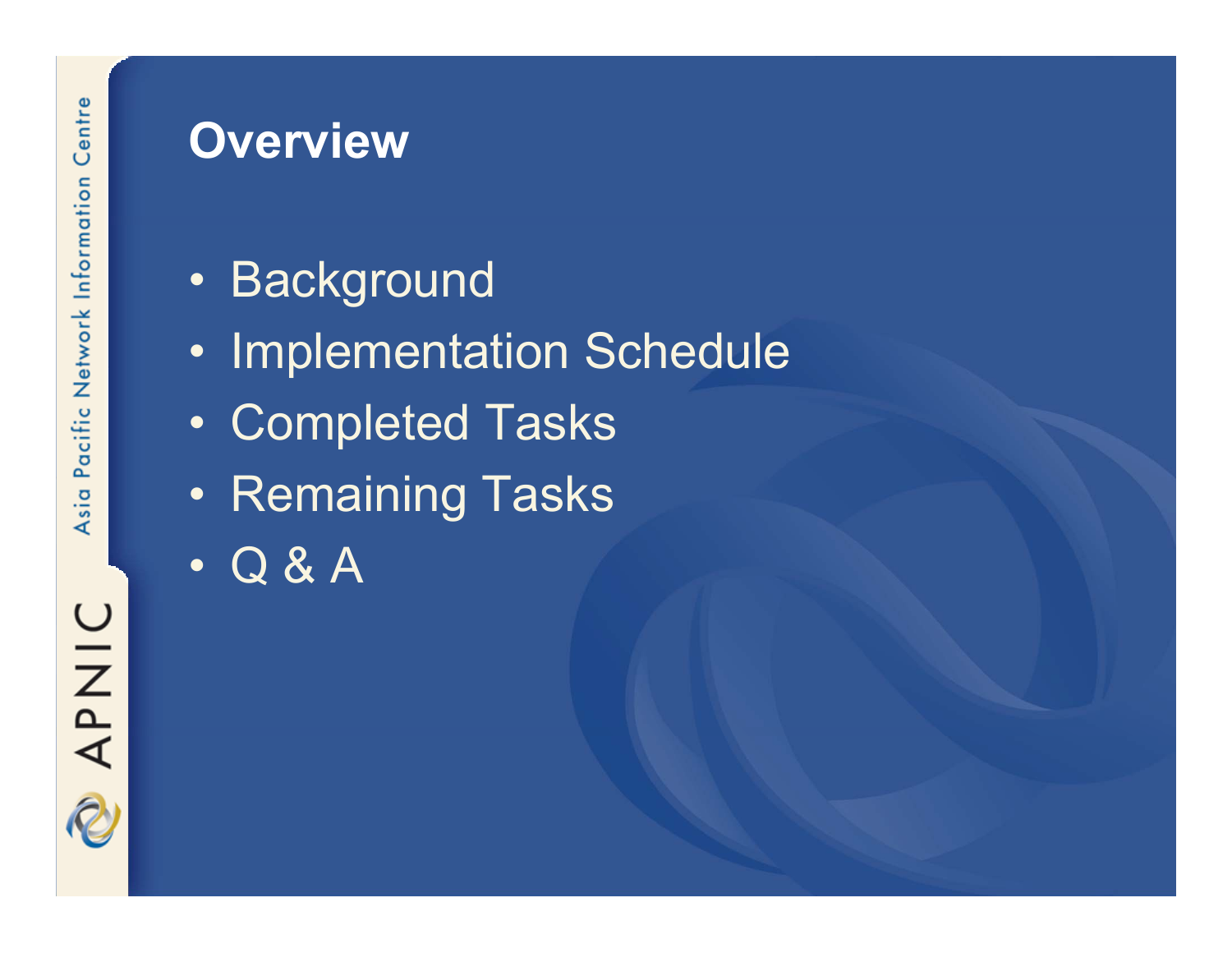## **Background**

#### •Proposal approved in APNIC-15 (Feb 03)

- 1. Remove whois records that are not related to actual resource information
- 2. Remove resources information that are not in APNIC range
- 3. Modify records that are not RPSL compliant

#### •Notes:

- • Removals/modification will be made after 60 days notice to the record holders
- •Activities reported regularly in DB-SIG and AMM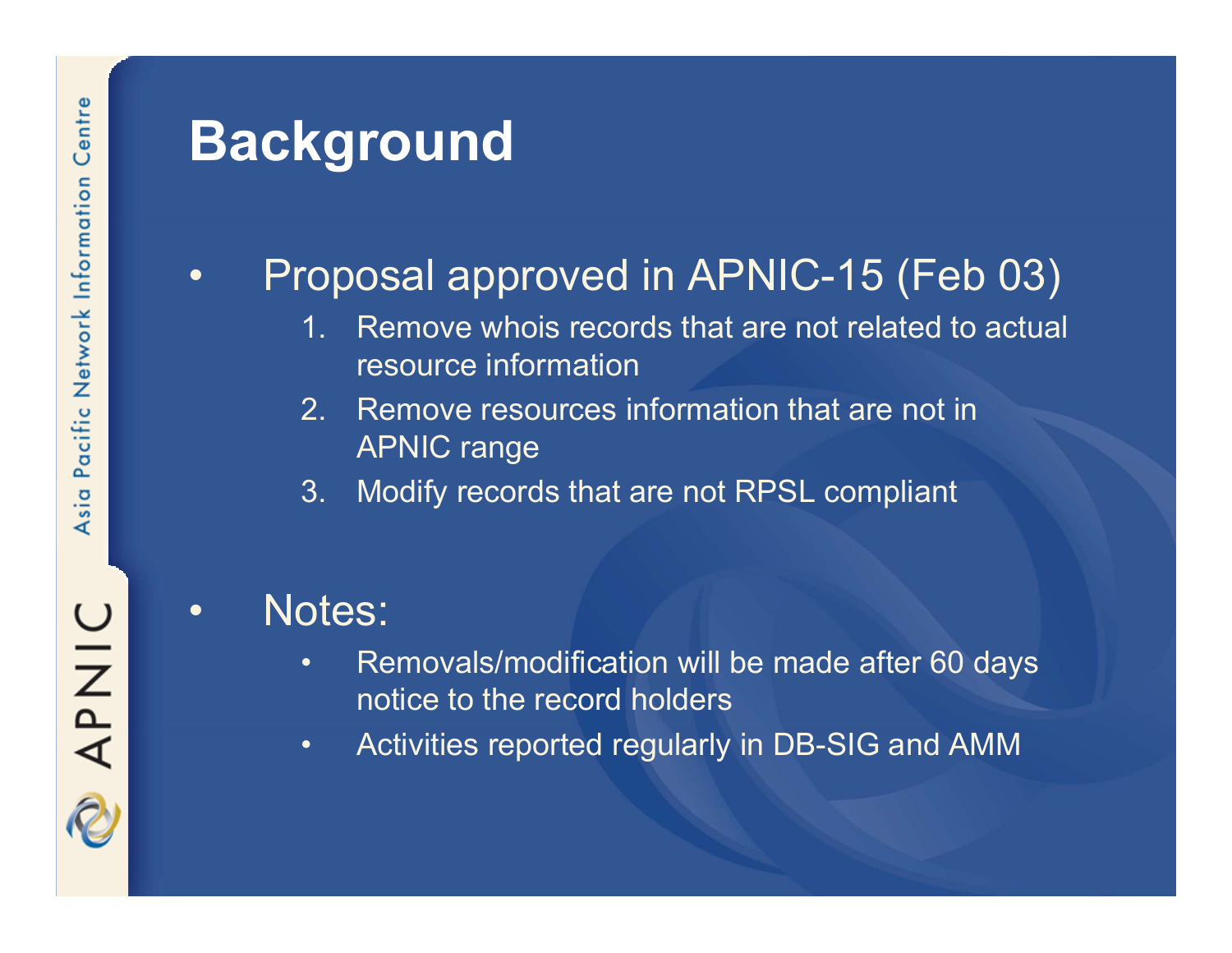# **Background**

- $\bullet$ As of 31<sup>st</sup> January 2003
	- Unused Maintainer: 21
	- Unused Person/Role: 27,554
	- Inetnum outside of APNIC range: 116
	- RPSL errors:
		- aut-num: 15
		- mntner: 206
		- inetnum: 413
		- inet6num: 0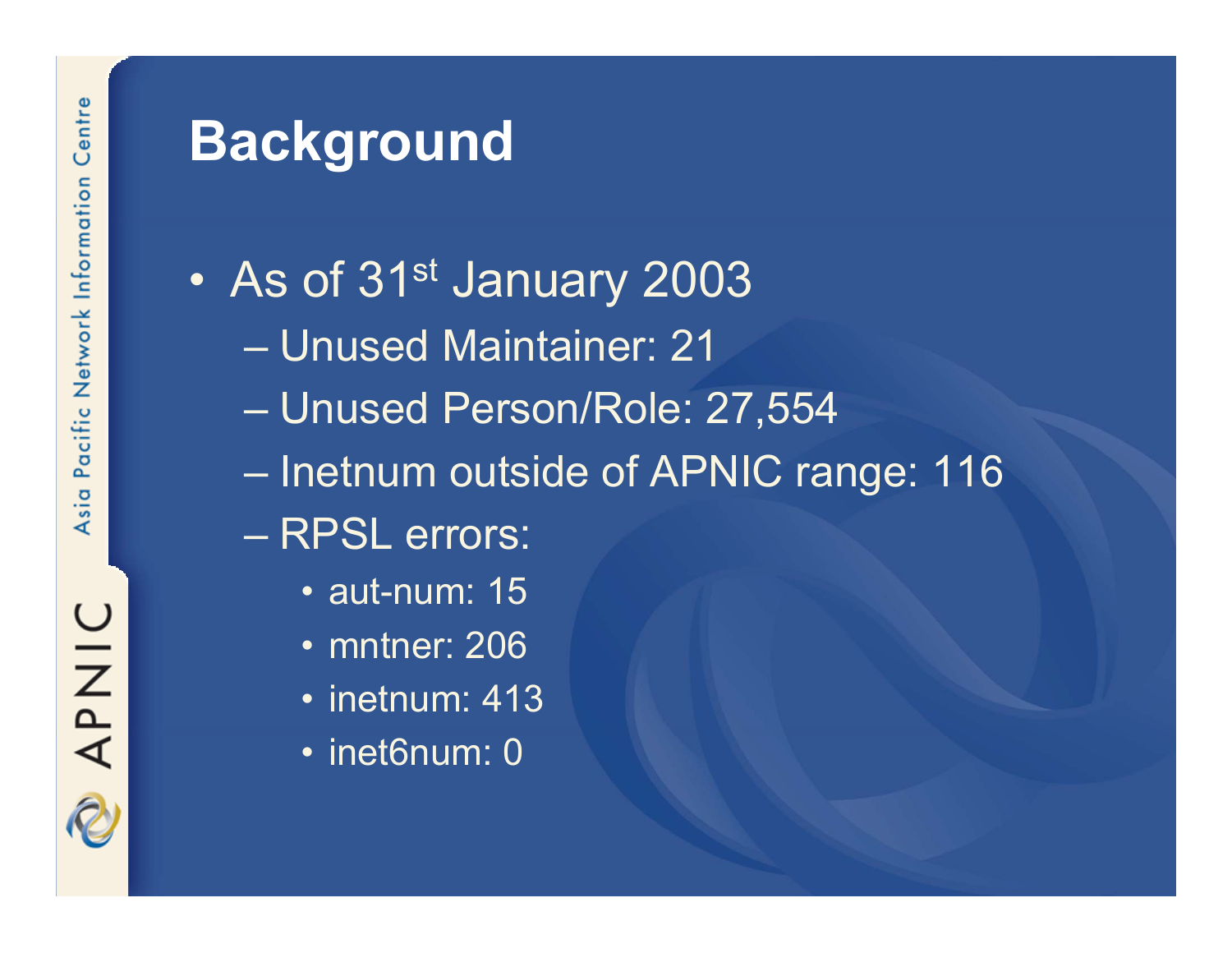## **Background**

### • Proposed timeline

- 7 April 2003: public announcement
	- Mails to contacts of affected objects
	- Project information and list of the affected objects in APNIC website
- 9 June 2003: delete unused objects
- 7 July 2003: correct RPSL noncompliance records

– Correction to data conversion error: as soon as possible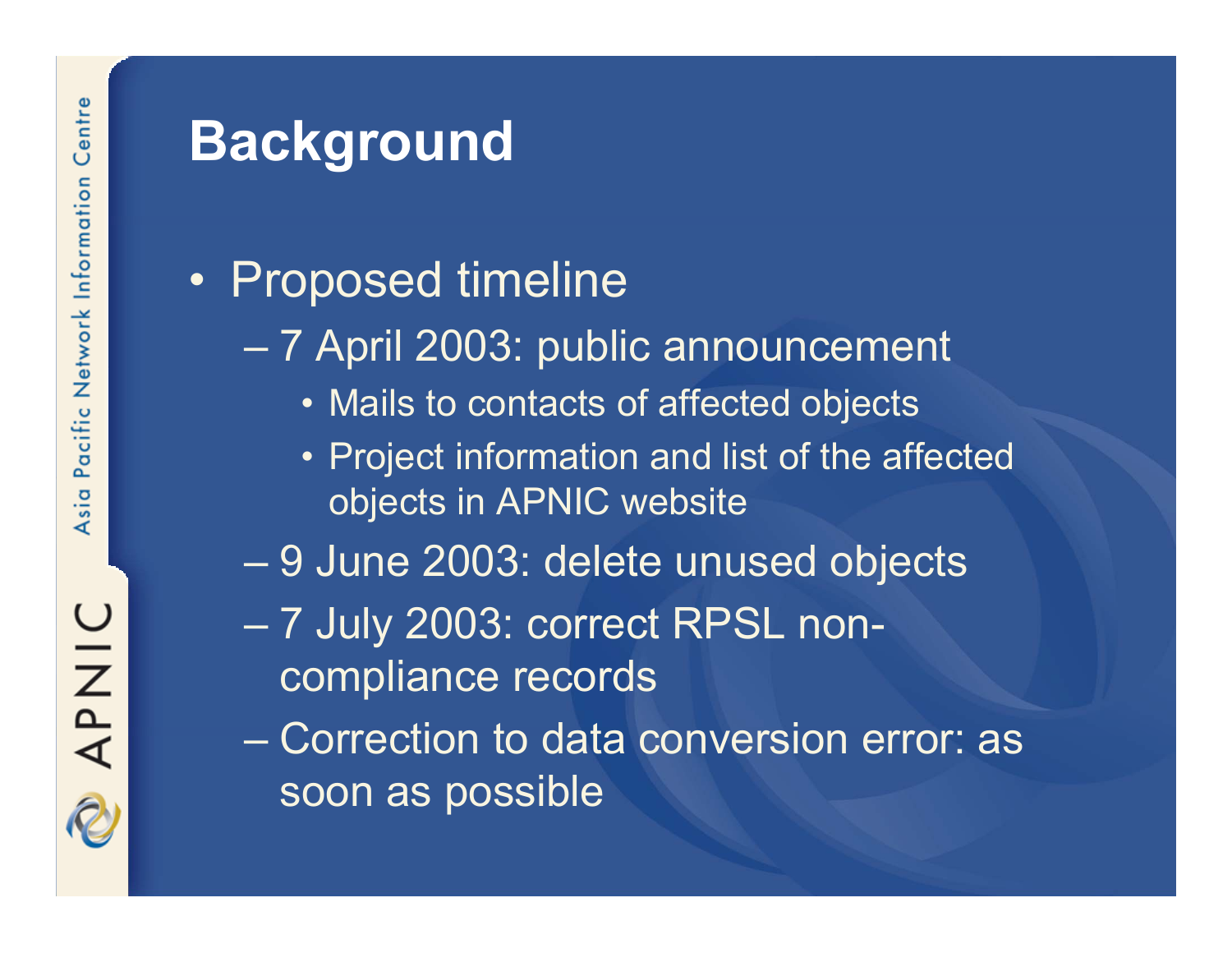**Implementation Schedule**

| <b>Task Group</b>                       | Apr | <b>May</b> | Jun | Jul | Aug | <b>Sep</b> | Oct |
|-----------------------------------------|-----|------------|-----|-----|-----|------------|-----|
| <b>Identify objects</b>                 |     |            |     |     |     |            |     |
| Announce<br>• Email (+ wait 60 days)    |     |            |     |     |     |            |     |
| • Public website<br>Person/Role cleanup |     |            |     |     |     |            |     |
| <b>Maintainer cleanup</b>               |     |            |     |     |     |            |     |
| <b>Inetnum cleanup</b>                  |     |            |     |     |     |            |     |
| Data correction                         |     |            |     |     |     |            |     |

21 Aug 03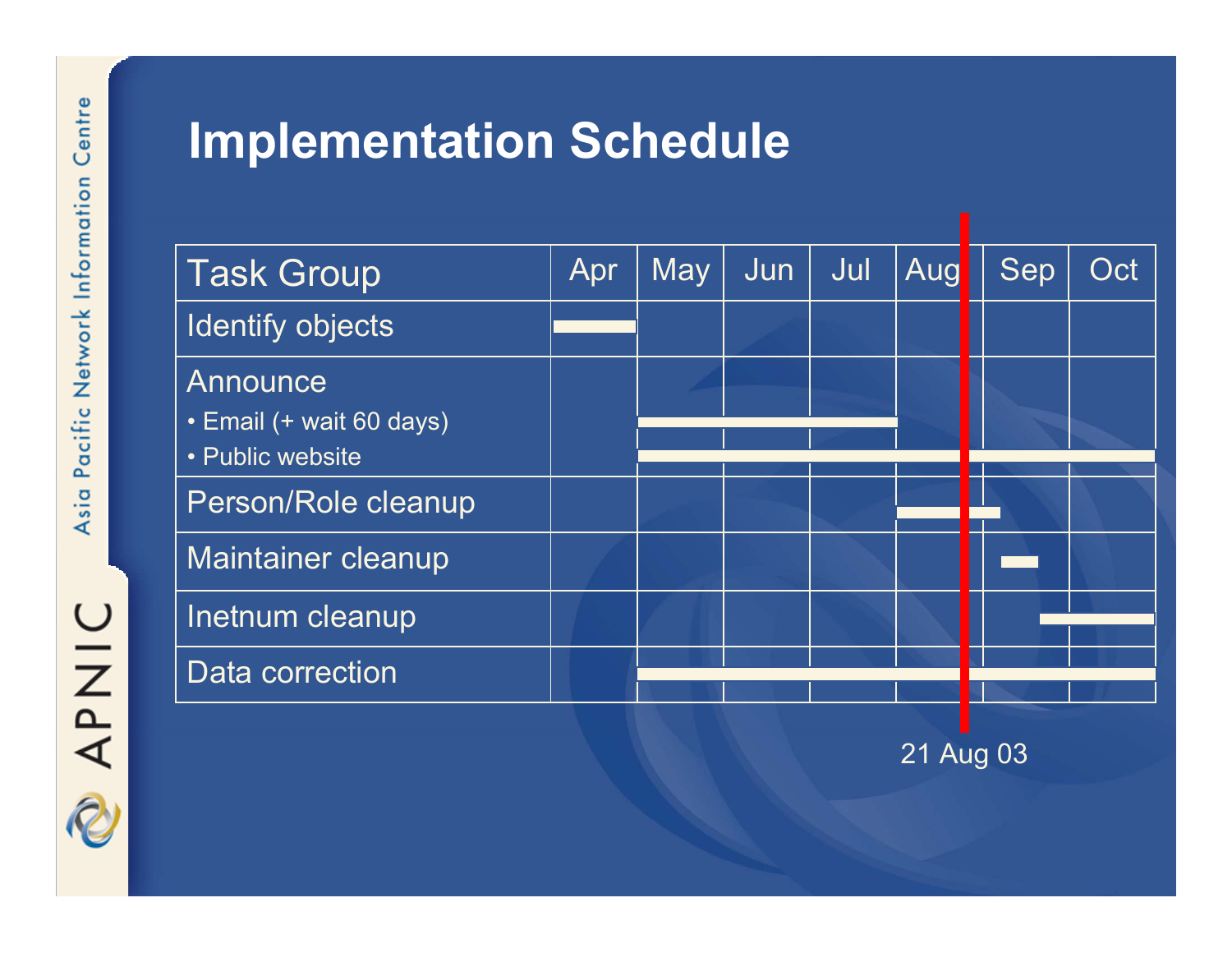#### **Completed Tasks**

- Project announcements
- Email contacts
- Web information
- $\bullet$  Unused person/role clean up (60%)
	- 16,000+ deleted
	- No complaints received so far
- $\bullet$ Data correction (ongoing)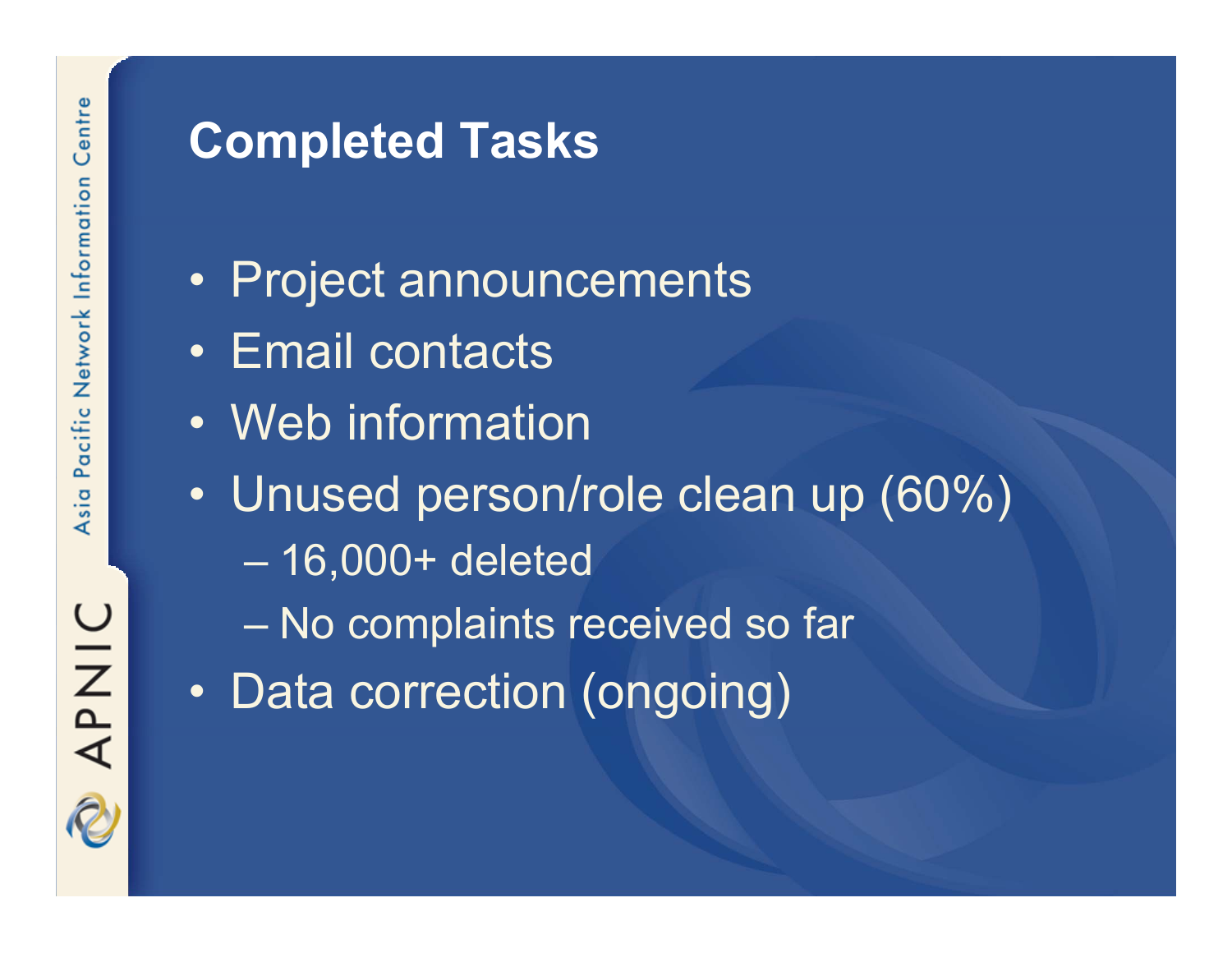### **Remaining Tasks**

- $\bullet$ Unused person/role cleanup (40%)
- Maintainer cleanup
- Inetnum cleanup
- $\bullet$ Data correction (ongoing)